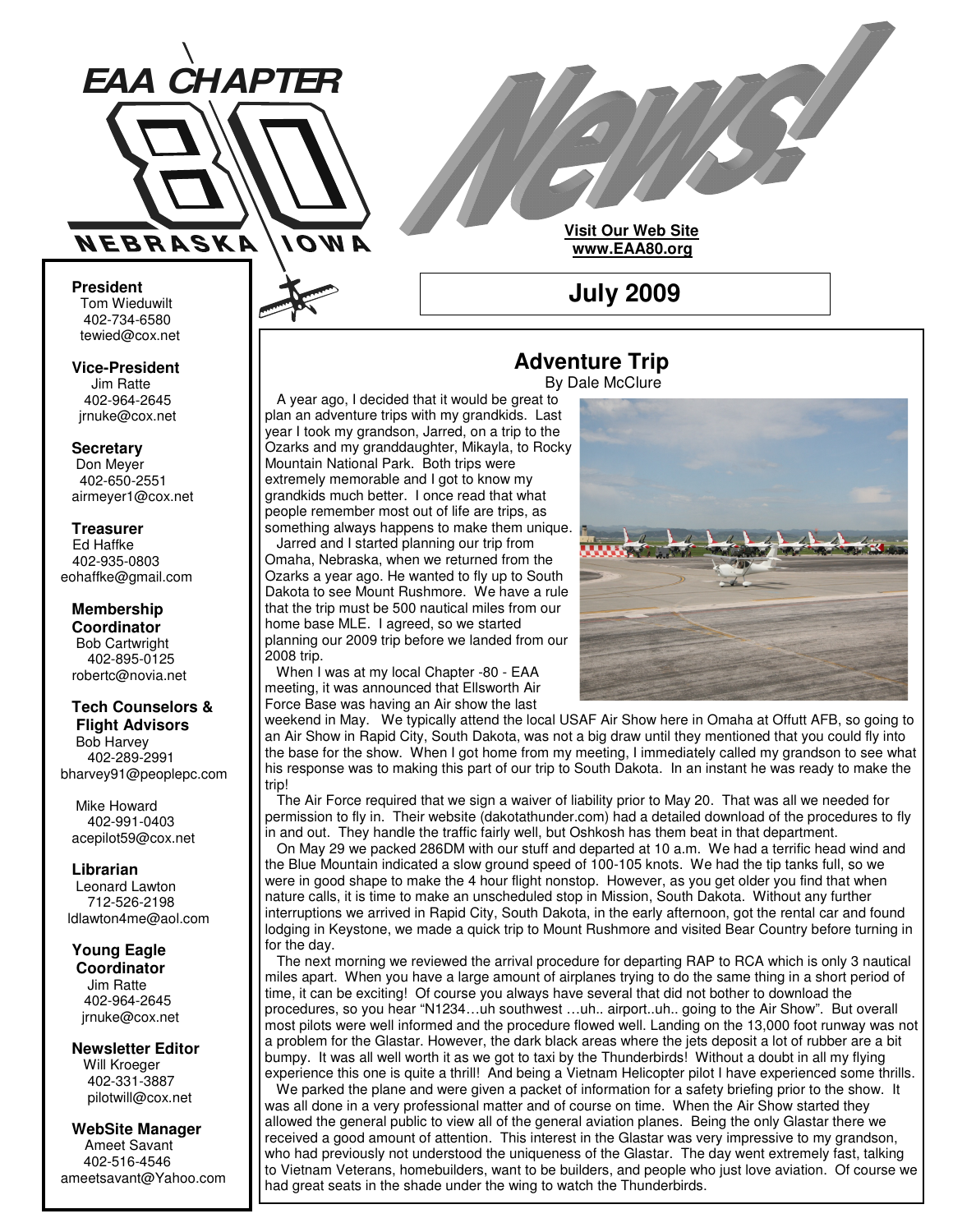After the show we all departed and it took about an hour to get back to RAP. It certainly beats driving to an Air Force Air Show!

The next day it was time to leave, but we needed to take one more look at Mt. Rushmore, but this time from the air! At the Air Show we were able to talk to local pilots to learn the procedure to follow when flying the local area.

In the park you can fly at 7,700 MSL above the monument or 3,000 feet from it. We flew beside the monument at the 3000 foot mark which is the edge of the parking lot and got several nice pictures. Then we hopped over a ridge to the Crazy Horse monument. There are no restrictions on Crazy Horse, but you had better check to make sure that they are not blasting! We got some nice pictures of this area also.

We had such a great time that my grandson wants to go back next year. Now my granddaughter wants to see the area, so we are going back again. You know this experience would not have happen if I had not built this wonderful airplane.

Thanks to Dale for this article

# July Meeting Time & Location

This month's meeting is on Monday July 13th at 7:00PM at Hangar One at Millard Airport. The airport is still located on South 132nd Street between Q and Harrison.

# July Program.

Bob Moser will be talking about Flight Certification Test, Biannual Flight Review and common issues in Flight Training.

### **Future programs:**

Aug 8, Bo Meder; FASST Flight Safety, local issues. This session will be open to other local non-chapter 80 folks.

Sept 14, Rod Combs; Army Helicopter Pilot, Safety, Army Flight Program.

Dec 14, **Our annual Christmas Party** is at Piccolo's. Please let Jim Ratte know if you can attend…yes, this is early but we are trying to get a good head count. Party timeline is: 6-7 social; 7-8 dinner; 8-9 program (have not set a program, ideas welcome). We will introduce the new Chapter Officers, have a Cash bar, Poinsettias for the ladies, music and raffle prizes. Tickets will be \$30 per person for either a 8 oz Prime Rib or 8 oz Filet or Chicken Breast or Baked Halibut.

**EVENTS:** (B) - Breakfast / (L) - Lunch

| 1st Sat   | Chapter 1055 (B) (0800-1000) (not in June) |                  |
|-----------|--------------------------------------------|------------------|
| York, NE  |                                            |                  |
| 3rd Sat   | Chapter 569 (B) (0800-1000)                | Crete, NE        |
| 4th Sat   | Aviator's Breakfast (0800-1000)            | Chadron, NE      |
| 11 Jul    | Chicken Days Fly-in (B)                    | Wayne, NE        |
| 11-12 Jul | CAF Air Expo                               | Olathe, KS       |
| 10-12 Jul | Fly Iowa 2009                              | Independence, IA |
| 18 Jul    | $Fly-in(B)$                                | Lee's Summit, MO |
| 18 Jul    | Chapter 80 Young Eagles                    | Millard, NE      |
| 18 Jul    | $Fly-in(B)$                                | Crete, NE        |
| 19 Jul    | $Fly-in(B)$                                | Forest City, IA  |
| 25 Jul    | Fly-in (B)                                 | St. Joseph, MO   |
| 26 Jul    | $Fly-in(B)$                                | Mason City, IA   |
| 9 Aug     | $Fly-in(B)$                                | Humboldt, IA     |
| 9 Aug     | $Fly-in(B)$                                | Red Cloud, NE    |
| 16 Aug    | $Fly-in(B)$                                | Elgin, NE        |
| 16 Aug    | $Fly-in(B)$                                | Monona, IA       |
| 22 Aug    | Fly-in (B) / Young Eagles                  | Chillicothe, MO  |
| 29-30 Aug | Offutt AFB Open House                      |                  |
|           |                                            |                  |

## **Wing Nuts Flying Circus EAA Chapter 1405 Fly-In**

At Tarkio, MO, July 11, 2009, Fly-In Breakfast and Lunch 6:30am - end of show, \$5.00 per person, Airshow & Fly-bys 10am - finish, Many static aircraft on display!

**EAA's Historic 1929 Ford TriMotor Airliner is coming** to Lincoln, NE, Aug 27–30. Book your adventure at: www.flytheford. org or 1-800-843-3612. Information at www.airventuremuseum. org/fordtrimotor/ or www.eaa569.org or 402-274-7070.

## *YOUNG EAGLES — Millard Airport, 18 July 0800 & Wed July 22nd at Council Bluffs* **to support the IA Vision Services summer camp for the vision impaired.**

## *Call Jim Ratte if you can help.*

Here are the Young Eagle pilot totals so far for April through June:

| Jonathan Fuller                       | 8   |  |
|---------------------------------------|-----|--|
| Ed Haffke                             | 6   |  |
| Harlon Hain                           | 4   |  |
| Mike Howard                           | 8   |  |
| Will Kroeger                          | 14  |  |
| Gene Larsen                           | 7   |  |
| Dale McClure                          | 10  |  |
| Ronye McKay                           | 21  |  |
| Don Meyer                             | 5   |  |
| <b>Tom Ostlund</b>                    | 7   |  |
| Brian Peterson                        | 6   |  |
| Jim Ratte                             | 31  |  |
| Jim Rush                              | 20  |  |
| <b>Steve Stevens</b>                  | 1   |  |
| <b>TOTAL</b>                          | 148 |  |
| anke to thoeo nilote and to tho arour |     |  |

**Thanks to these pilots and to the ground crew!!!**

**Barnstormers salutes Regis Urschler** as part of their Salutes to Heroes Legends program. Got to: http://www.barnstormers.com/ eFLYER/2009/073-eFLYER-FA02-Legends-Urschler.html

**Flying to or Camping at Oshkosh? Tired of walking to everything or bumming a ride?** Well, TW and Ken Bahr may have a solution for you. Mopeds - save your legs at OSK by motoring around the camp on a small light weight scooter. TW has a 50cc honda spree for sale \$300. Ken Bahr has a 50cc moped for sale for \$200. Both run and have a head lights and tail lights.

**Going to Oshkosh?** Well, a few things have changed - new Main Gate, location of the Fly Market, parking. To see the changes go to http://www.airventure.org/siteplan/guidechanges.html

### **GPS outages may start in 2010**

Delays in the development and launch of new satellites could lead to interruptions in GPS service as early as next year, according to a U.S. Government Accountability Office (GAO) report. The report warns that many of the older satellites currently in use could reach the end of their operational life faster than they can be replenished, resulting in a drop below the number of satellites needed to meet some GPS users' needs. See AOPA epilot.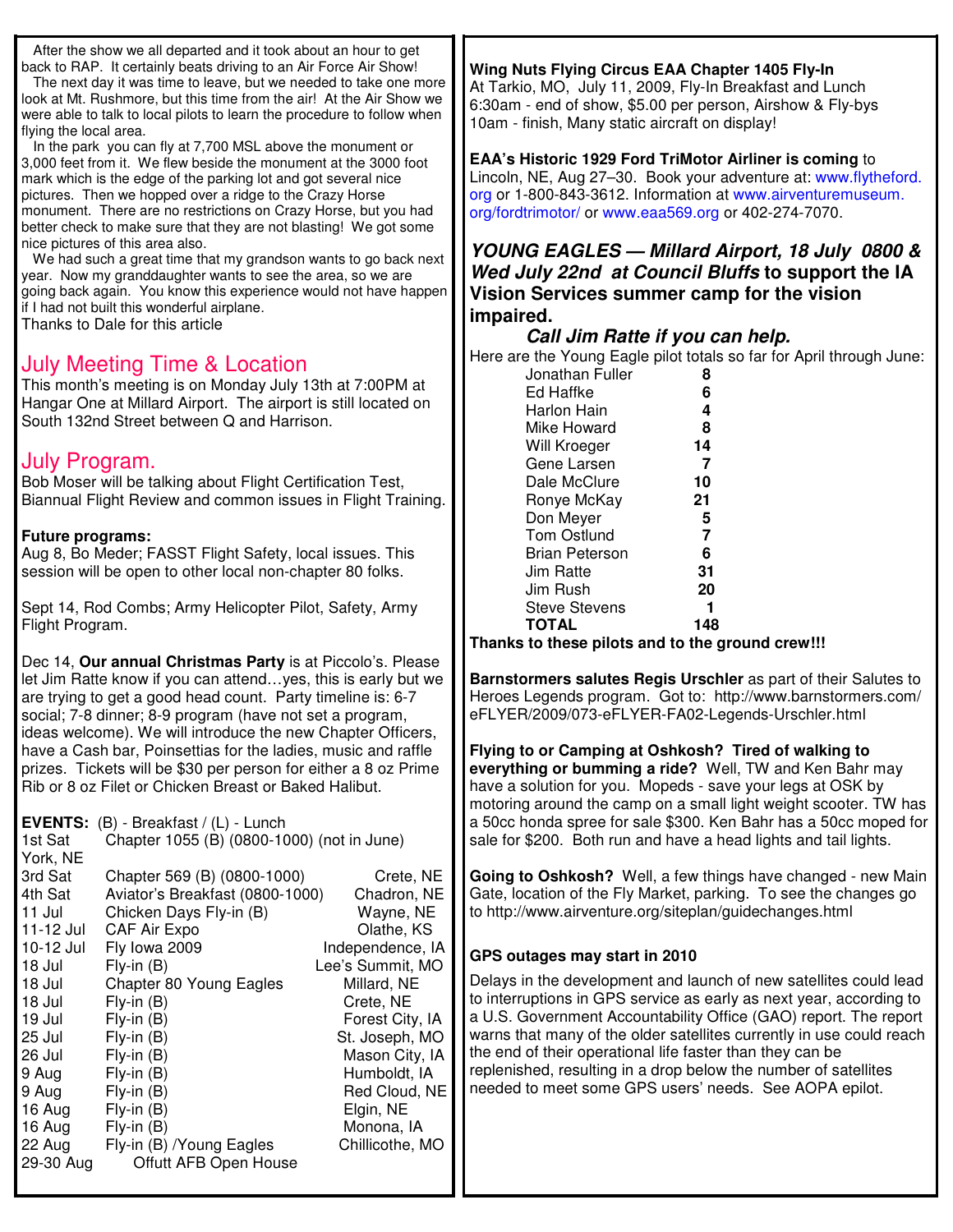### *EAA Chapter 80*

June 8, 2009

#### *Official Meeting Minutes*

The meeting was called to order by President Tom Wieduwilt at 7:00 PM. Meeting was held at Hanger One, Millard Airport, Omaha, NE.

- · Tom Wieduwilt, President
- · Jim Ratte, Vice President,
- · Don Meyer, Secretary
- · Ed Haffke, Treasurer

#### **Treasurers Report**:

· Operating Account: \$1,977.11, Money Market Account \$4,822.80, CD Balance: \$2,971.90. Total Cash Assets: \$9,771,81.

### **Meeting Minutes**:

· A motion was made and passed to accept the previous month's minutes.

#### **Young Eagles:**

- $\cdot$  Need additional pilots for June 13<sup>th</sup>
- · New business cards available with YE flight information.
- · YE credits were used to assist Matthew Callahan in attending YE camp.

#### **Builder's Reports**:

- · Bob Cartwright RV-7, manufactured a flap signal conditioner.
- · Harlan Hain Epic, Replaced 5 blade prop back to the 4 blade due to better performance.

#### **Tech Counselor / Flight Advisor:**

· None

#### **Fly-Out Report:**

· Poker run was a success, with prizes awarded for best card hands. Bill and Lavonne Tripp donated their winnings back to chapter. Thank You!

#### **Old Business**

- · We discussed accepting nominations for next year's officers to give them a head start in running the chapter. The following are the nominations in place at this time:
- · Jim Ratte-President
- · Bill Stromenger-Vice-President
- · Don Meyer-Secretary
- · Ed Hafke
- · Leonard Lawton-Membership

#### **New Business:**

- · Christmas Party scheduled for December 14<sup>th</sup> at Piccilo Pete.
- Motioned passed to provide name tags for spouses if they would like one.
- Oshkosh, discussed a group camp out and also if we should have a Chapter 80 event for our members at Oshkosh.

#### **Librarian Report:**

· None

#### **Membership Report:**

· Need all dues paid asap!

#### **Tool Report:**

- · Engine hoist in Ronye McKay's hanger
- · Trailer: AHQ
- · Scales: TW
- · Jacks: Ron Wood
- · Brake Bleeding Set: Ron Wood
- · Grills: At AHQ

#### **Web Site:**

#### · www.eaa80.org

**Program:**

Gene Larson shared his experience and planning for his trip to the Little Cayman Island. Flew his RV-9A via Florida, over Cuba to his destination.

Meeting adjourned.

Don Meyer

**Secretary** 

#### *For Sale by Ralph W. Andersen - 402-572-0111*

Headsets: Two Sigtronics Model 40, Noise Reduction, Electronic Mic and Transcom Model SPO22 Intercom - Play/

Record, plus case - \$300

GPS Garmin III, Version 2 - purchased July 1998 - \$250.00

Two Italian 20 inch fold up adult bicycles - \$50 each.

### **For Sale by Herb Breitinger - 402-572-8093**

#### B&C Alternator, Model 200G 14 Volt 12 AMP for Continental C85C90-0200

#### **For Sale by Dan James - airplaneman@q.com or 402-331-8323**

Apollo 820 GPS with manuals

Terra Nav/Com with indicator and manuals

#### **Seeking Help**

Tom Newell is rebuilding the Stearman he found in a barn. He is in need of help re-covering the plane. Is there anyone out there that can assist him with this fabric work? Tom says he is willing to pay for any help.